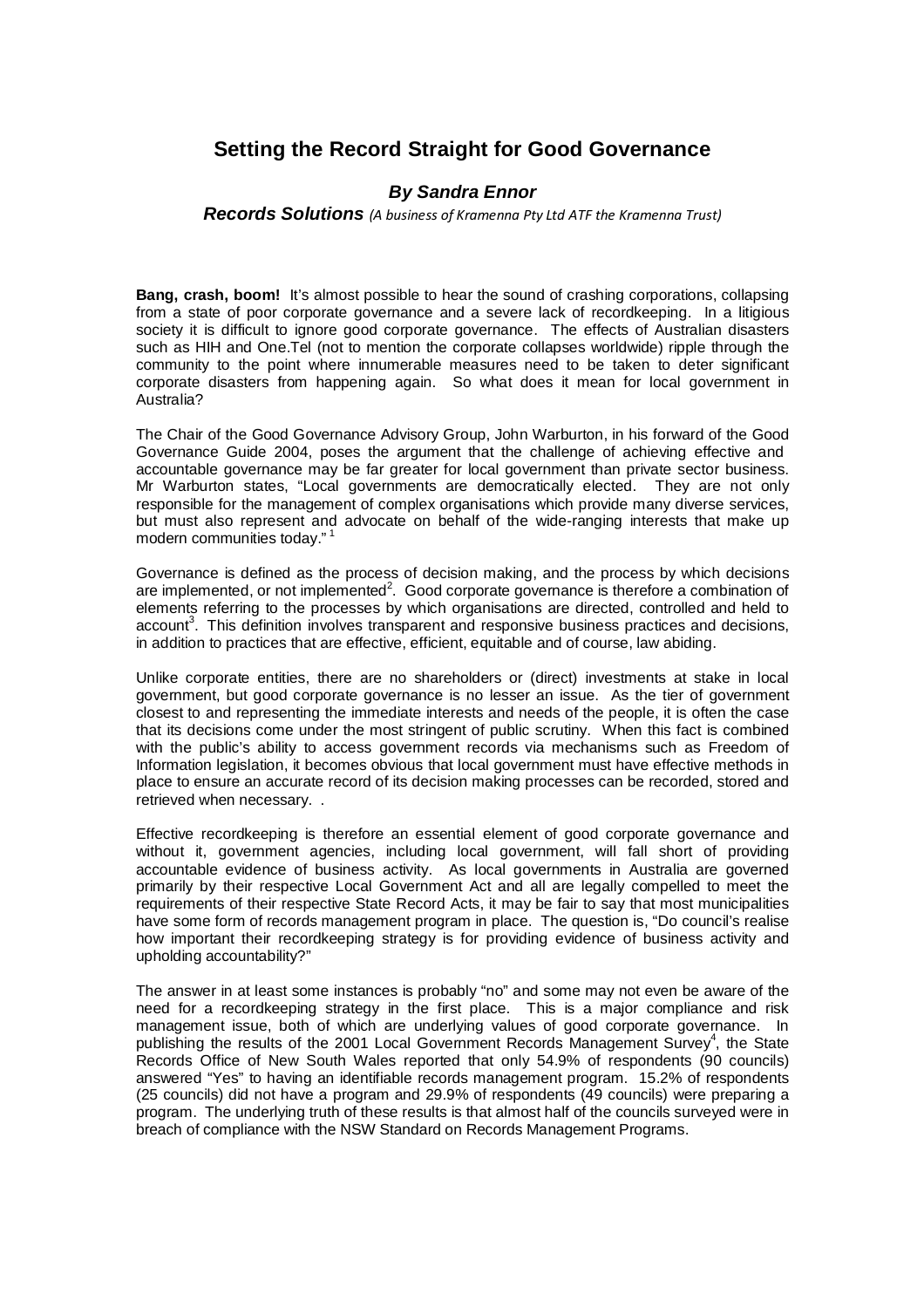## **Resources for Good Governance**

A number of valuable resources now exist for local governments who are preparing or considering the implementation of a records management program within the framework of good governance:

- Good Governance Advisory Group, Good Governance Guide 2004 The Principles of Good Governance Within Local Government
- Australian Standards series on Good Governance:
	- o AS 8000 2003 Good Governance Principles<br>○ AS 8001 2003 Fraud & Corruption Control
		- $\circ$  AS 8001 2003 Fraud & Corruption Control<br> $\circ$  AS 8002 2003 Organisational Codes of Co
		- o AS 8002 2003 Organisational Codes of Conduct
			-
		- $\circ$  AS 8003 2003 Corporate Social Responsibility<br>  $\circ$  AS 8004 2003 Whistleblower Protection Progra Whistleblower Protection Programs for Entities

And within the framework of compliance and records management:

- Australian Standards International series on Records Management:
	-
	- o AS ISO 15489.1 Part 1: General
	- o AS ISO 15489.2 Guidelines
	-
- Australian Standard AS/NZS 4360
- State or Territory Records Acts
- Local Government Acts

The above resources form critical guidelines for organisations to apply good governance principles. The Australian Standard on Good Governance Principles (AS 8000-2003) specifically states that recordkeeping is an operational element for developing and implementing a system for achieving good governance.

## **Building a Good Foundation**

The National Archives of Australia (NAA) states that a recordkeeping policy is an essential tool for good corporate governance. It demonstrates an agency's commitment to effective recordkeeping practices, outlines any regulatory requirements that affect its recordkeeping processes, and defines the recordkeeping responsibilities of everyone within the organisation.<sup>5</sup>

Good policy is by far the first step to ensuring recordkeeping requirements are met and duly recognised. Effective systems are also crucial to allowing councillor's the flexibility to concentrate on strategy, rather than day-to-day issues.

Executive level support for effective recordkeeping can also affect the success or failure of good governance within local government. Resourcing (physical and financial) and commitment to a records management program is one of the first steps to realising an open and transparent government. Ethical principles such as accountability and transparency are the direct result of a coherent and secure records management regime.

It is vital that councils understand the importance of recordkeeping from the simple concept of what constitutes a record, to the complex nature of the physical filing registries and the electronic systems of today. Recordkeeping should be a mandatory element of every organisation and the responsibility of all employees, but in order to be really effective, it should form part of standard daily process and not be a burden on the organisation or individual employees.

o AS ISO 15489 Records Management • Australian Standard AS 3806 Compliance Programs<br>• Australian Standard AS/NZS 4360 Risk Management